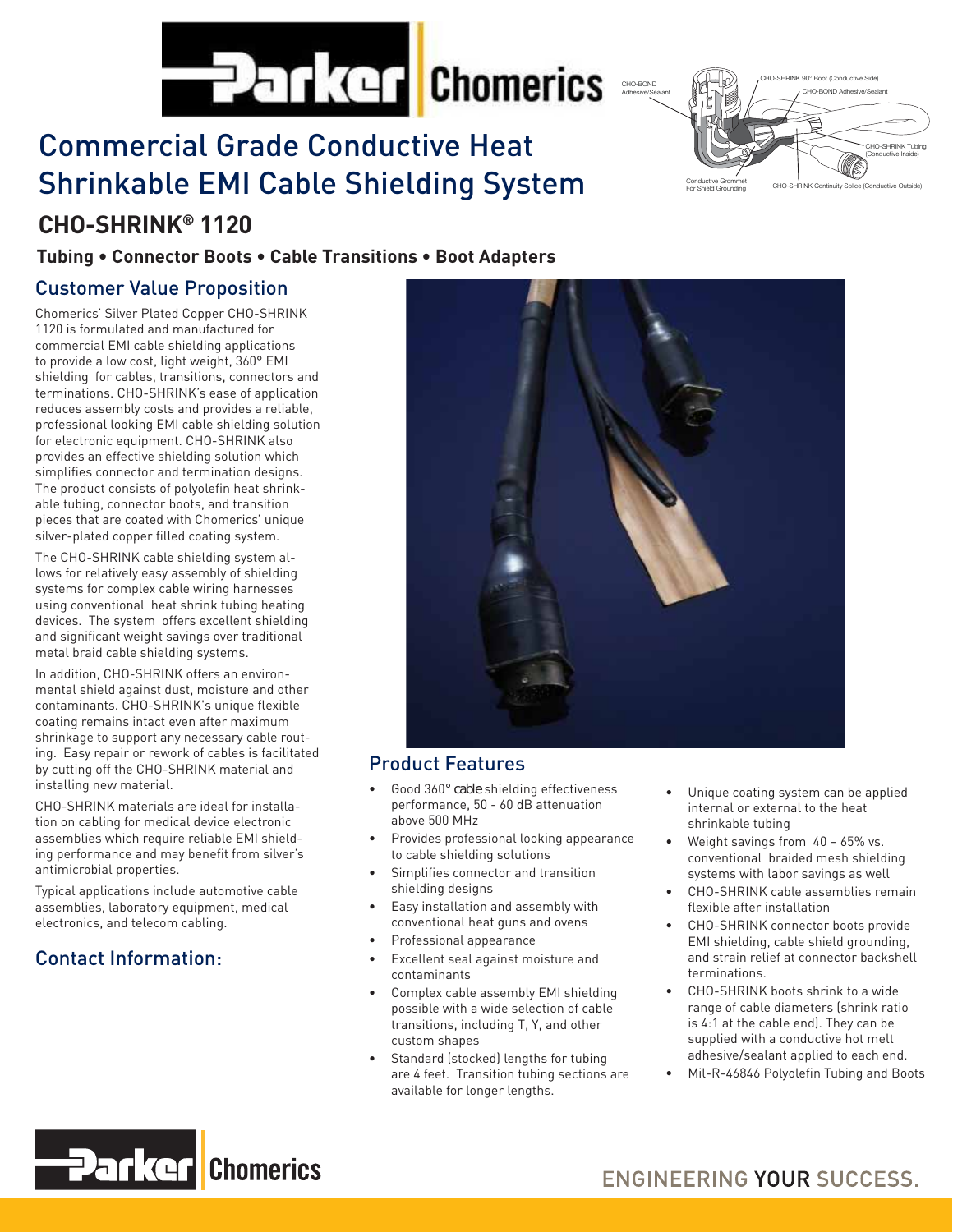## Application Instructions

- One of the major advantages of the CHO-SHRINK EMI cable shielding system over conventional metal shielding is its ease of assembly. The following has been prepared as a guide to the proper application and assembly of CHO-SHRINK tubing, connector boots, and transitions.
- All CHO-SHRINK products may be recovered (shrunk) with the same heating equipment used on ordinary nonconductive shrinkable plastics. Hot air blowers and infrared heating devices provide the simplest method of shrinking. Ovens may be used to recover tubing, but boots, transitions and other molded parts often require some hand positioning during the shrinking process to assure correct alignment. Shrink temperatures should not exceed 375°F. Care should be taken to shrink the product slowly and uniformly. Exceeding 375°F (191°C) may cause a loss of shielding integrity.
- To achieve a good mechanical grip between CHO-SHRINK boots and connector backshells, Chomerics strongly recommends the use of Shrink Boot Adapters, which provide a knurled and grooved surface to enhance resistance to torque, snap-off and pull-off stresses. Tie-wraps should also be applied.
- CHO-SHRINK molded parts are available with a highly conductive hot-melt adhesive/sealant at each opening. This hot melt will flow during shrinking to provide an effective environmental seal without degrading EMI shielding characteristics. If excess sealant flows outside the molded part during recovery, it can be easily wiped away while still warm.
- The only assembly procedure peculiar to CHO-SHRINK is the necessity to maintain electrical continuity through conductive inside surfaces from connector to connector. Where two CHO-SHRINK parts meet (boot/tubing, tubing/transition, etc.), a continuity splice must be achieved. This is accomplished by using CHO-SHRINK splice sleeves, which are short lengths of CHO-SHRINK tubing with a conductive outside surface.

• For optimal shielding performance, be sure to terminate the shield at both ends with full 360° contact to a low impedance ground. Incorporate mechanical strain relief into the cable design itself. That is, avoid stretching and bending the cable excessively. Transition pieces should be generous to preserve continuity at all junction points.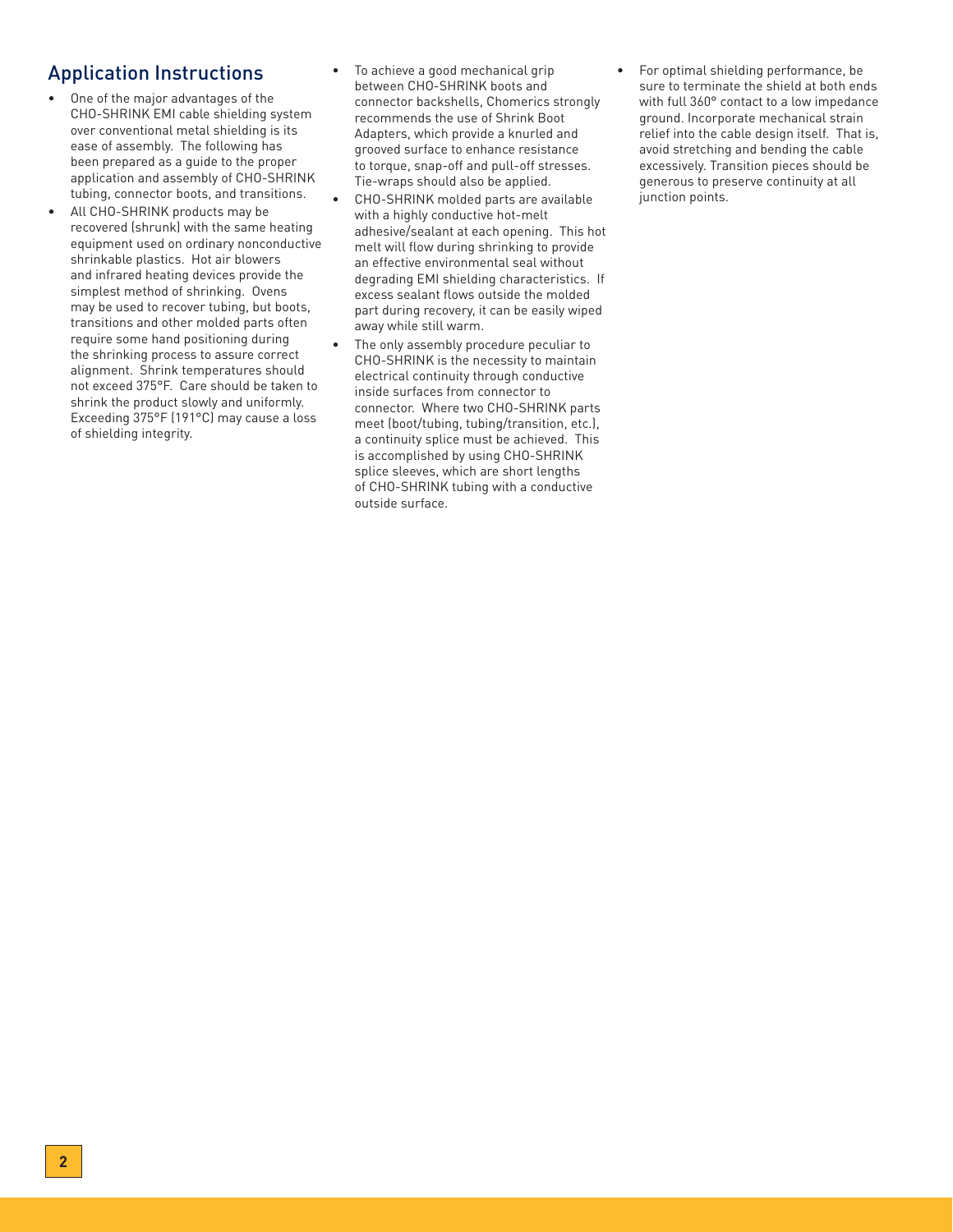## CHO-SHRINK Assembly Procedure

1. Lay out entire cable, with all branches in proper place.



2. Slide CHO-SHRINK continuity splice sleeves (coating outside, black inside) into position wherever connector boots or transitions will be shrunk against the cable.



3. Apply heat to shrink continuity splices tightly against wire bundle.



4. Slide pre-cut lengths of CHO-SHRINK tubing (inside-coated) into position so that ends overlap approximately one-half of each continuity splice sleeve. When determining cut-lengths, allow for a maximum of 5% longitudinal shrinkage.



5. Apply heat to shrink tubing against wire bundle. Approximately ½ to 1 -1/2 inches of conductive surface should be exposed at each continuity splice.



6. Slide CHO-SHRINK transitions into position, bending branches where required to allow the expanded transition to pass breakout intersections. When properly positioned, exposed continuity splices should be entirely covered by the transition.



7. Apply heat to shrink transitions in place. During the shrinking process, transitions can be positioned by hand to assure correct alignment and convenient breakout angles. Ends of each transition should be pressed down onto the splice sleeve so that the conductive hot melt adhesive around each opening flows around splice to provide a mechanical bond and seal. Note: Do not handle cables after transition shrinkage until cool.



8. If CHO-SEAL conductive grommets are to be used to terminate individual wire shields: a. Strip outer jacket off each wire and cut shield away leaving  $\frac{1}{4}$ " – 3/8" of shield exposed.

> b. Comb exposed shield back over jacket.

c. Insert wires into grommet so that exposed shields are securely located in center of grommet.



9. Terminate connector. Note: If connector backshell does not provide a knurled and grooved surface for the CHO-SHRINK boot to grasp, a Shrink Boot Adapter should be installed on the backshell before wires are terminated (see table of Adapter sizes and part numbers).



10. Slide CHO-SHRINK boot over connector, and align so that boot will shrink over threads of backshell (or adapter) at one end and exposed continuity splice at other end.



11. Apply heat and begin shrinking boot at connector end first, using hands to assure proper positioning. Press boot tightly against backshell so that conductive hot melt adhesive provides mechanical bond and seal. Continue shrinking boot, working from connector towards cable. Press "tail" end of boot down against exposed splice so that conductive hot melt bonds and seals.

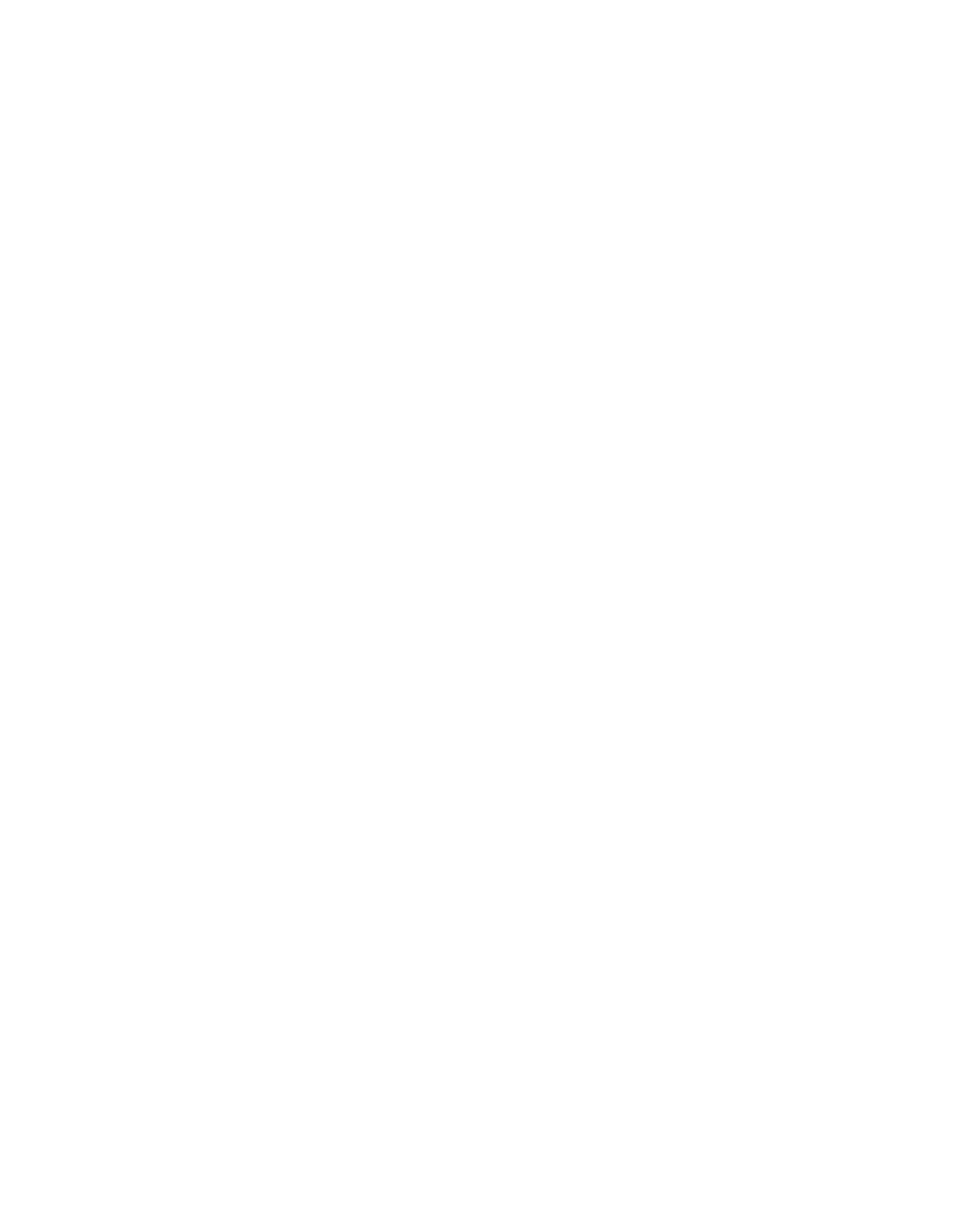## Ordering Information

#### CHO-SHRINK® Tubing

Use the following part numbering system to order CHO-SHRINK tubing. Standard (stocked) lengths are 4 feet. Ordering quantity should specify total length required. Part number indicates length of pieces.

Example: 70-41-0016-0004-10 = 4 feet of 1" diameter, with tubing coated on the inside cut to 10" lengths



### Available Standard Diameters and Wall Thicknesses

| <b>Expanded</b><br><b>Inside Dia.</b><br>Inches (mm) | <b>Expanded</b><br><b>Inside Dia.</b><br>Code* | <b>Typical Recovered</b><br><b>Wall Thickness</b><br>Inches (mm) |  |
|------------------------------------------------------|------------------------------------------------|------------------------------------------------------------------|--|
| $\frac{1}{8}$ [3.18] **                              | 0002                                           | .020(0.51)                                                       |  |
| $\frac{3}{16}$ [4.76] ***                            | 0003                                           | .020(0.51)                                                       |  |
| $\frac{1}{4}$ (6.35)                                 | 0004                                           | .025(0.63)                                                       |  |
| $\frac{3}{8}$ [9.53]                                 | 0006                                           | .025(0.63)                                                       |  |
| $\frac{1}{2}$ (12.7)                                 | 0008                                           | .025(0.63)                                                       |  |
| $\frac{3}{4}$ (19.05)                                | 0012                                           | .030(0.76)                                                       |  |
| 1(25.4)                                              | 0016                                           | .035(0.89)                                                       |  |
|                                                      |                                                |                                                                  |  |

See ordering information.

\*\* Two-foot maximum length.

\*\*\* Four-foot maximum length.

For non-standard sizes, contact Chomerics.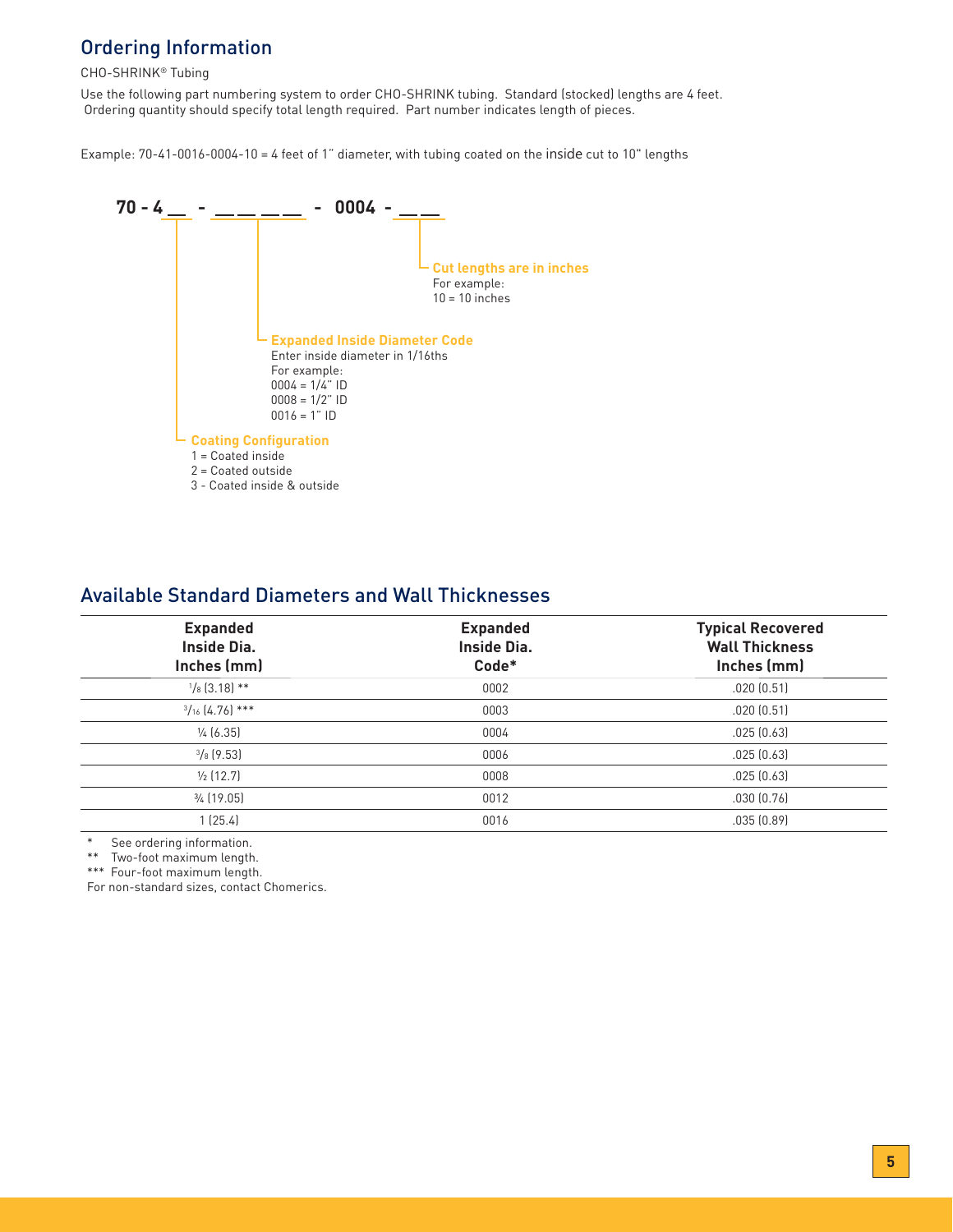## CHO-SHRINK Straight Polyolefin Boots with Lip. (To Fit Shrink Boot Adapters)



|                                   | Nominal Dimensions, inches (mm in parentheses) |                   |                    |                   |                    |                     |                             |                  |                |               |                     |               |                         |
|-----------------------------------|------------------------------------------------|-------------------|--------------------|-------------------|--------------------|---------------------|-----------------------------|------------------|----------------|---------------|---------------------|---------------|-------------------------|
| B Dia.<br>A                       |                                                |                   |                    | C Dia.<br>D       |                    |                     | F                           | G                | H              |               | For Use With        |               |                         |
|                                   | Rec<br>$(1 + 20\%)$                            | Supplied<br>(min) | Recovered<br>(xew) | Supplied<br>Imin) | Recovered<br>[xew] | Recovered<br>(±20%) | Recovered<br>$\overline{+}$ | Rec<br>$[420\%]$ | Rec            | Rec           | Nil-<br>Ċ           |               | MIL-C-26482<br>Adapters |
| <b>Chomerics Part</b><br>Number*  | covered                                        |                   |                    |                   |                    |                     | 20%                         | covered          | covered        | covered       | Adapters<br>9015    | Solid         | Rotating                |
| $71 - 04 - 7053 -$<br><b>XXXX</b> | 1.50<br>(38.10)                                | .92<br>[23.37]    | .41<br>(10.41)     | .92<br>[23.37]    | .22<br>(5.59)      | .07<br>(1.78)       | .92<br>[23.37]              | .40<br>(10.16)   | .04<br>(1.02)  | .12<br>(3.05) |                     |               | 8                       |
| 71-04-7054-<br><b>XXXX</b>        | 2.16<br>[54.86]                                | 1.12<br>(28.45)   | 0.56<br>(14.22)    | 1.12<br>(28.45)   | 0.26<br>(6.60)     | 0.07<br>(1.78)      | 1.27<br>[32.26]             | .65<br>(16.51)   | .04<br>(1.02)  | .12<br>(3.05) | 10SL.<br><b>12S</b> | 8             | 10                      |
| $71 - 04 - 7055 -$<br><b>XXXX</b> | 2.63<br>(66.80)                                | 1.22<br>(30.99)   | .70<br>(17.78)     | 1.22<br>(30.99)   | .28<br>(7.11)      | .08<br>(2.03)       | 1.59<br>(40.39)             | .70<br>(17.78)   | .04<br>(1.02)  | .12<br>(3.05) | <b>14S</b>          | 10            | 12, 14                  |
| $71 - 04 - 7056 -$<br><b>XXXX</b> | 3.15<br>(80.01)                                | 1.42<br>(36.07)   | .88<br>[22.35]     | 1.42<br>(36.07)   | .33<br>[8.38]      | .08<br>(2.03)       | 1.73<br>[43.94]             | .82<br>(20.83)   | .04<br>(1.02)  | .12<br>(3.05) | 16S.<br>16, 18      | 12, 14        | 16, 18                  |
| $71 - 04 - 7057 -$<br><b>XXXX</b> | 4.08<br>(103.63)                               | 1.68<br>[42.67]   | 1.11<br>(28.19)    | 1.68<br>[42.67]   | .39<br>(9.91)      | .09<br>(2.29)       | 2.47<br>(62.74)             | .97<br>[24.64]   | .065<br>(1.65) | .12<br>(3.05) | 20, 22              | 16, 18        | 20                      |
| 71-04-7058-<br><b>XXXX</b>        | 5.13<br>(130.30)                               | 2.04<br>(51.82)   | 1.38<br>(35.05)    | 2.04<br>(51.82)   | .62<br>(15.75)     | .13<br>(3.30)       | 3.02<br>(76.71)             | 1.56<br>[39.62]  | .065<br>(1.65) | .12<br>(3.05) | 24, 28              | 20, 22,<br>24 | 22, 24                  |
| 71-04-7059-<br><b>XXXX</b>        | 6.50<br>(165.10)                               | 2.60<br>(66.04)   | 1.75<br>[44.45]    | 2.60<br>(66.04)   | .80<br>(20.32)     | .16<br>(4.06)       | 3.55<br>(90.17)             | 1.90<br>(48.26)  | .08<br>(2.03)  | .12<br>(3.05) | 32, 36              |               |                         |

## CHO-SHRINK 90° Polyolefin Boots with Lip (To Fit Shrink Boot Adapters)



|                                   |                   |                    |                 |                    | Nominal Dimensions, inches (mm in parentheses) |                     |                     |                     |                     |                     |                     |                     |                  |                         |
|-----------------------------------|-------------------|--------------------|-----------------|--------------------|------------------------------------------------|---------------------|---------------------|---------------------|---------------------|---------------------|---------------------|---------------------|------------------|-------------------------|
|                                   | A Dia.            |                    | B Dia.          |                    | С                                              | D                   | E                   | F                   | G                   | H                   |                     | For Use With        |                  |                         |
| Chomerics                         | Supplied<br>(min) | Recovered<br>(xew) |                 | Recovered<br>(xew) | Recovered<br>(±10%)                            | Recovered<br>(±20%) | Recovered<br>(±10%) | Recovered<br>(±10%) | 刀                   | Recovered<br>(±20%) | Recovered<br>(±10%) | Mil-C-<br>Adapters  |                  | MIL-C-26482<br>Adapters |
| Part<br>Number*                   |                   |                    |                 |                    |                                                |                     |                     |                     | Recovered<br>(±10%) |                     |                     | $-5015$             | Solid            | Rotating                |
| $71 - 04 - 7126 -$<br><b>XXXX</b> | .92<br>[23.37]    | .41<br>(10.41)     | .92<br>(23.37)  | .22<br>(5.59)      | .84<br>[21.34]                                 | .05<br>(1.27)       | .23<br>(5.84)       | .65<br>(16.51)      | .89<br>[22.61]      | .04<br>(1.02)       | .12<br>(3.05)       |                     |                  | 8                       |
| $71 - 04 - 7127 -$<br><b>XXXX</b> | 1.12<br>(28.45)   | .56<br>(14.22)     | 1.12<br>(28.45) | .26<br>(6.60)      | 1.33<br>(33.78)                                | .06<br>(1.52)       | .65<br>(16.51)      | .76<br>(19.30)      | 1.07<br>[27.18]     | .04<br>(1.02)       | .12<br>(3.05)       | 10SL.<br><b>12S</b> | 8                | 10                      |
| $71 - 04 - 7128 -$<br><b>XXXX</b> | 1.22<br>(30.99)   | .70<br>(17.78)     | 1.22<br>(30.99) | .28<br>(7.11)      | 1.44<br>(36.58)                                | .07<br>(1.78)       | .50<br>(12.70)      | .83<br>(21.08)      | 1.22<br>[30.99]     | .04<br>(1.02)       | .12<br>(3.05)       | <b>14S</b>          | 10               | 12, 14                  |
| $71 - 04 - 7129 -$<br><b>XXXX</b> | 1.42<br>(36.07)   | .88<br>(22.35)     | 1.42<br>(36.07) | .33<br>[8.38]      | 1.72<br>[43.69]                                | .07<br>(1.78)       | .57<br>(14.48)      | .90<br>(22.86)      | 1.38<br>(35.05)     | .04<br>(1.02)       | .12<br>(3.05)       | 16S.<br>16, 18      | 12, 14           | 16, 18                  |
| 71-04-7130-<br><b>XXXX</b>        | 1.68<br>(42.67)   | 1.11<br>[28.19]    | 1.68<br>(42.67) | .39<br>(9.91)      | 2.11<br>(53.59)                                | .08<br>(2.03)       | .69<br>(17.53)      | 1.14<br>[28.96]     | 1.73<br>[43.94]     | .065<br>(1.65)      | .12<br>(3.05)       | 20, 22              | 16, 18           | 20                      |
| $71 - 04 - 7131 -$<br><b>XXXX</b> | 2.04<br>(51.82)   | 1.38<br>(35.05)    | 2.04<br>(51.82) | .62<br>(15.75)     | 3.07<br>(77.98)                                | .13<br>(3.30)       | 1.32<br>(33.53)     | 1.32<br>(33.53)     | 2.08<br>[52.83]     | .065<br>(1.65)      | .12<br>(3.05)       | 24, 28              | 20.<br>22,<br>24 | 22, 24                  |
| 71-04-7132-<br><b>XXXX</b>        | 2.60<br>(66.04)   | 1.75<br>[44.45]    | 2.60<br>(66.04) | .80<br>(20.32)     | 3.84<br>(97.54)                                | .15<br>(3.81)       | 1.58<br>(40.13)     | 1.65<br>[41.66]     | 2.60<br>(66.04)     | .08<br>(2.03)       | .12<br>(3.05)       | 32, 36              |                  |                         |

NOTE: For non-lipped boots and alternate configurations, contact Chomerics.

\*XXXX will indicate adhesive/sealant option: if desired, last four digits shall be 1000; if not desired specify 0000.

Allow 0.020" (0.51 mm) nominal adhesive thickness on the "Supplied" and "Recovered" diameters. **<sup>6</sup>**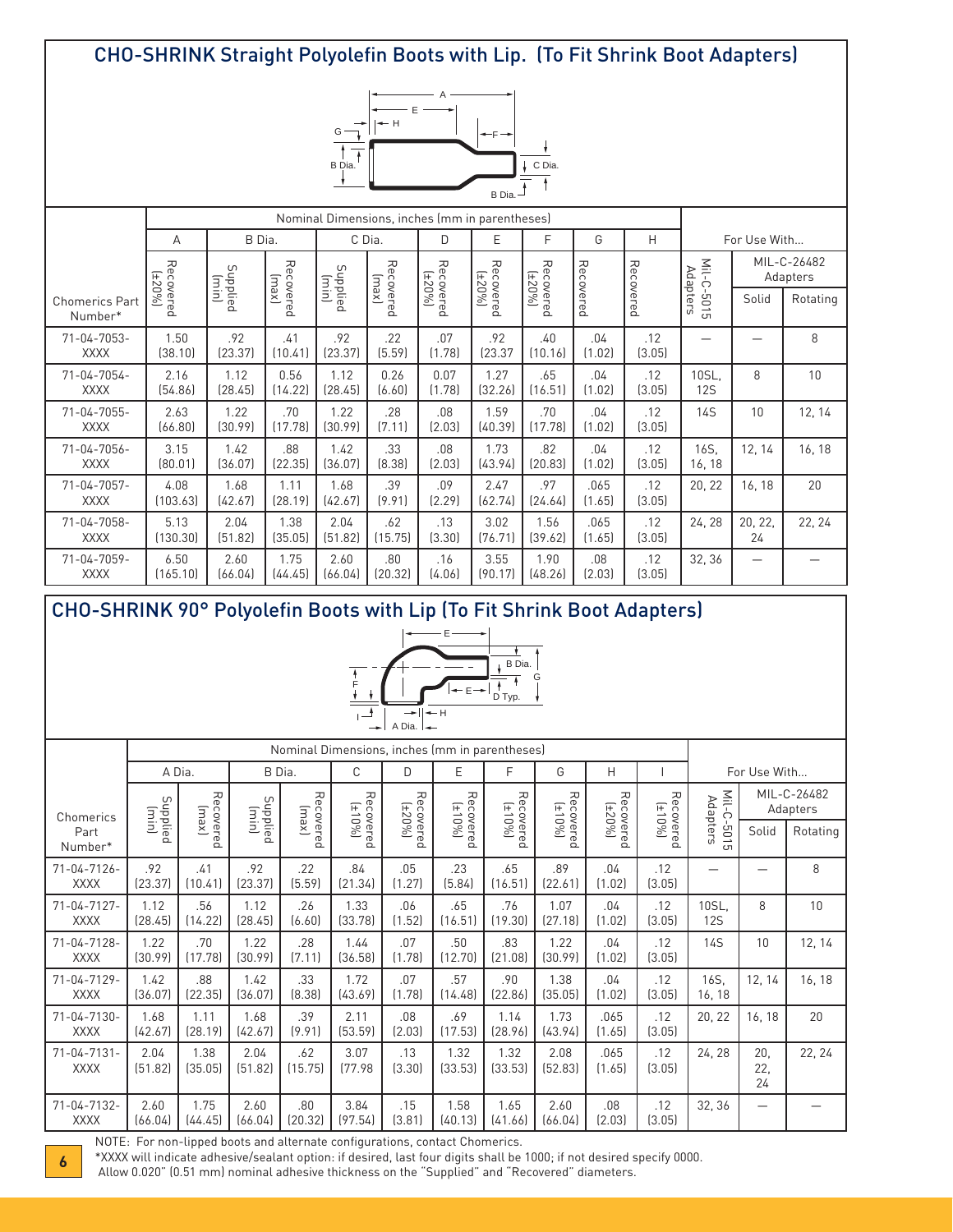



NOTE: For non-lipped boots and alternate configurations, contact Chomerics.

\*XXXX will indicate adhesive/sealant option: if desired, last four digits shall be 1000; if not desired specify 0000.

Allow 0.020" (0.51 mm) nominal adhesive thickness on the "Supplied" and "Recovered" diameters. **7**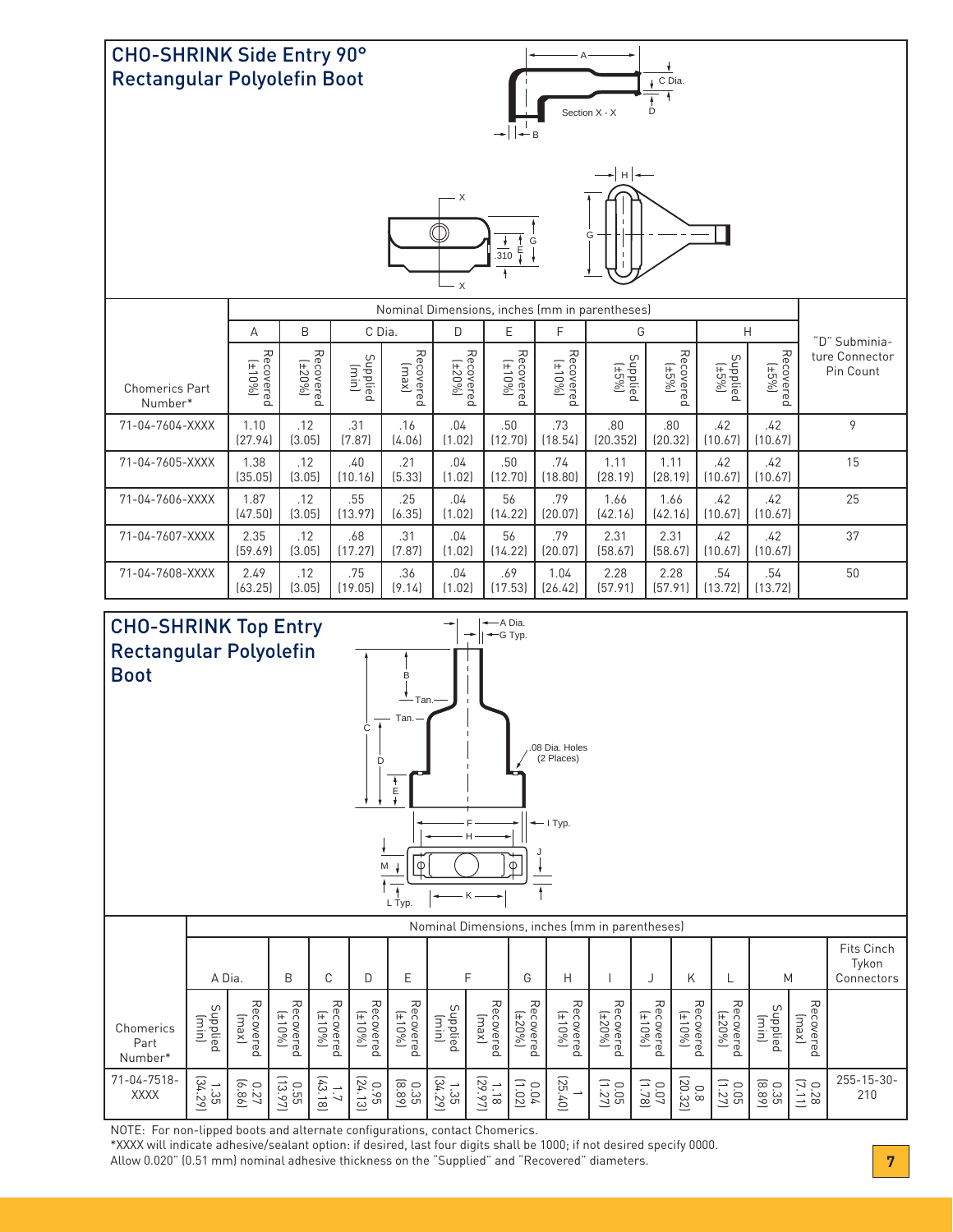### SHRINK BOOT ADAPTERS



Proper termination of Chomerics' CHO-SHRINK boots requires a Shrink Boot Adapter threaded onto the connector backshell. This adapter provides a knurled surface which increases resistance to torque loads, and a groove which accepts the lip on a CHO-SHRINK boot. The following table gives adapter sizes and part nubmers for circular MS connectors. Chomerics does not supply these adapters. We refer you to Electro-Adaptor, Inc\* for the sizes shown in the table below.

|                          | <b>Connector Size</b>                                          |                                |                                   |                  | Dimensions (inches) |                  |                  | Fits CHO-SHRINK P/N |                 |  |
|--------------------------|----------------------------------------------------------------|--------------------------------|-----------------------------------|------------------|---------------------|------------------|------------------|---------------------|-----------------|--|
| MIL-C-81511              | MIL-C-005015<br>MIL-C-0026482<br>MIL-C-83723<br><b>NAS1599</b> | A Thread                       | Electro<br>Adapter Part<br>$No.*$ | X Dia.<br>±0.020 | Y Dia.<br>±0.031    | Z Dia.<br>±0.031 | B Dia.<br>±0.031 | Straight            | 90°             |  |
| 8                        | $\overline{\phantom{0}}$                                       | 1/2-28 UNEF                    | 971-0801-0603                     | 0.250            | 0.375               | 0.500            | 0.625            | 71-04-7053-1000     | 71-04-7126-1000 |  |
| 10                       |                                                                | $5/8 - 28$ UN                  | 971-1002-0603                     | 0.375            | 0.500               | 0.625            | 0.750            | 71-04-7054-1000     | 71-04-7127-1000 |  |
| $\overline{\phantom{0}}$ | 10S, 10SL                                                      | 5/8-24 NEF                     | 3654-1002-<br>0603                | 0.375            | 0.500               | 0.625            | 0.750            | 71-04-7054-1000     | 71-04-7127-1000 |  |
|                          | 12, 12S                                                        | 3/4-20 UNEF                    | 3654-1203-<br>0603                | 0.500            | 0.625               | 0.750            | 0.875            | 71-04-7055-1000     | 71-04-7128-1000 |  |
| 12                       | $\equiv$                                                       | $3/4 - 28$ UN                  | 971-1203-0603                     | 0.500            | 0.625               | 0.750            | 0.875            | 71-04-7055-1000     | 71-04-7128-1000 |  |
| 14                       | $\overline{\phantom{0}}$                                       | 7/8-28 UN                      | 971-1403-0603                     | 0.500            | 0.625               | 0.750            | 1.000            | 71-04-7055-1000     | 71-04-7128-1000 |  |
|                          | 14, 14S                                                        | 7/8-20 UNEF                    | 3654-1403-<br>0603                | 0.500            | 0.625               | 0.750            | 1.000            | 71-04-7055-1000     | 71-04-7128-1000 |  |
| $\equiv$                 | 16, 16S                                                        | 1-20 UNEF                      | 3654-1605-<br>0603                | 0.875            | 1.000               | 1.125            | 1.125            | 71-04-7056-1000     | 71-04-7129-1000 |  |
| 16                       | $\overline{\phantom{0}}$                                       | 1-28 UN                        | 971-1605-0603                     | 0.875            | 1.000               | 1.125            | 1.125            | 71-04-7056-1000     | 71-04-7129-1000 |  |
| 18                       | $\overline{\phantom{0}}$                                       | $1 - 1/8 - 28$ UN              | 971-1805-0603                     | 1.062            | 1.188               | 1.312            | 1.250            | 71-04-7057-1000     | 71-04-7130-1000 |  |
| $\overline{\phantom{0}}$ | 18                                                             | $1 - 1/16 - 18$<br><b>UNEF</b> | 3654-1805-<br>0603                | 0.875            | 1.000               | 1.125            | 1.125            | 71-04-7056-1000     | 71-04-7129-1000 |  |
| 20                       | $\overline{\phantom{0}}$                                       | $1 - 1/4 - 28$ UN              | 971-2006-0603                     | 1.062            | 1.188               | 1.312            | 1.375            | 71-04-7057-1000     | 71-04-7130-1000 |  |
|                          | 20                                                             | $1 - 3/16 - 18$<br><b>UNEF</b> | 3654-2006-<br>0603                | 1.062            | 1.188               | 1.312            | 1.312            | 71-04-7057-1000     | 71-04-7130-1000 |  |
| $\qquad \qquad -$        | 22                                                             | $1 - 5/16 - 18$<br><b>UNEF</b> | 3654-2206-<br>0603                | 1.062            | 1.188               | 1.312            | 1.438            | 71-04-7057-1000     | 71-04-7130-1000 |  |
| 22                       | $\equiv$                                                       | 1-3/8-28 UN                    | 971-2206-0603                     | 1.062            | 1.188               | 1.312            | 1.500            | 71-04-7057-1000     | 71-04-7130-1000 |  |
|                          | 24                                                             | $1 - 7/16 - 18$<br><b>UNEF</b> | 3654-2407-<br>0603                | 1.312            | 1.438               | 1.562            | 1.562            | 71-04-7058-1000     | 71-04-7131-1000 |  |
| 24                       | $\overline{\phantom{0}}$                                       | 1-1/2-28 UN                    | 971-2407-0603                     | 1.312            | 1.438               | 1.562            | 1.625            | 71-04-7058-1000     | 71-04-7131-1000 |  |
|                          | 28                                                             | 1-3/4-18 UNS                   | 3654-2807-<br>0603                | 1.312            | 1.438               | 1.562            | 1.875            | 71-04-7058-1000     | 71-04-7131-1000 |  |
|                          | 32                                                             | 2-18 UNS                       | 3654-3208-<br>0603                | 1.688            | 1.812               | 1.812            | 2.125            | 71-04-7059-1000     | 71-04-7132-1000 |  |
|                          | 36                                                             | $2 - 1/4 - 16$ UN              | 3654-3608-<br>0603                | 1.688            | 1.812               | 1.812            | 2.375            | 71-04-7059-1000     | 71-04-7132-1000 |  |

\* Electro-Adapter, Inc., 20640Nordhoff St., Chatsworth, CA 91311.

Standard Plating is cadmium (olive drab) per QQ-P-416, Type II. Class 3.

To specify electroless nickel plating per MIL-C26074, Class 3 or 4, Grade B, change last two digits of part number to 54.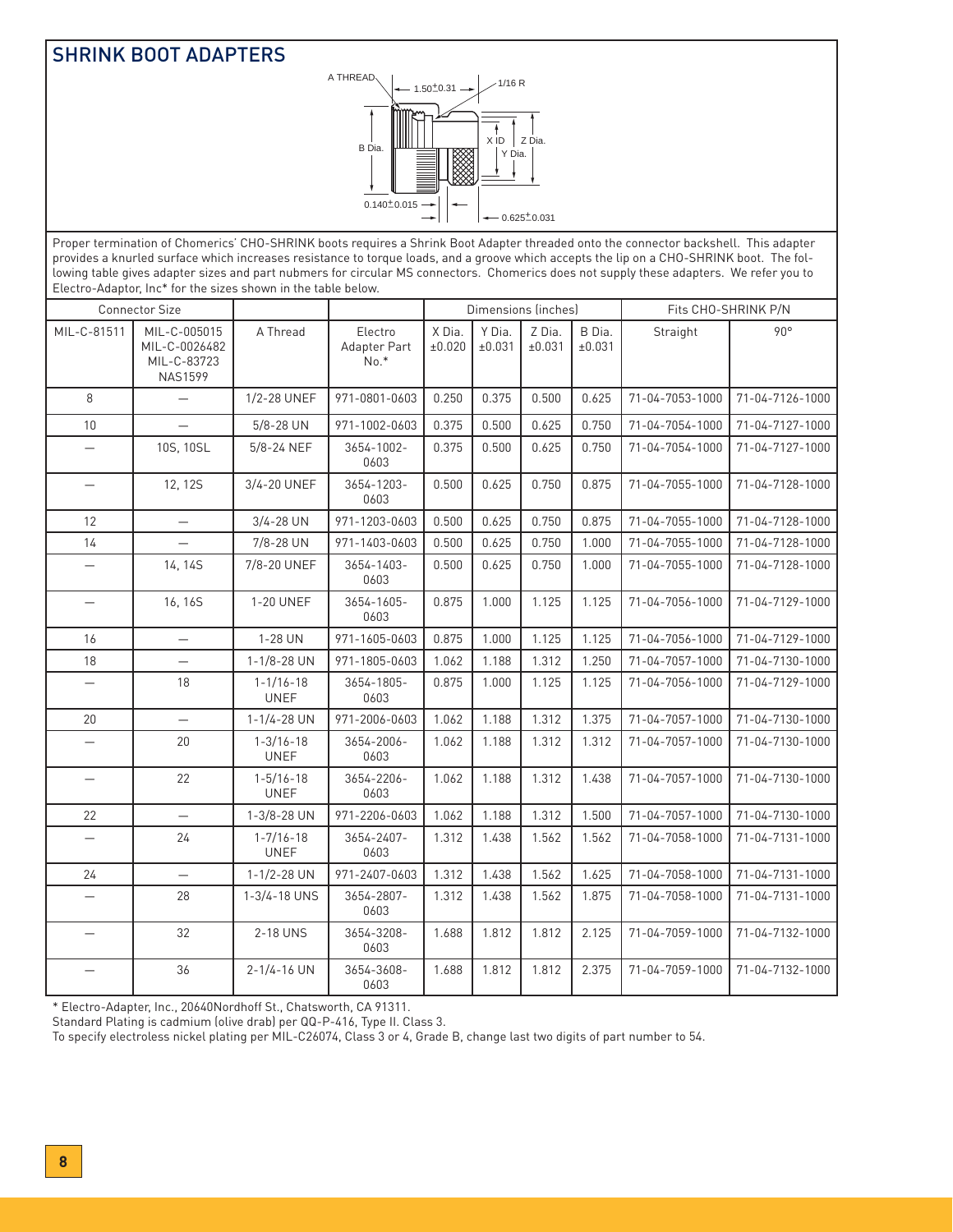

NOTE: Contact Chomerics for alternate configurations.

\*XXXX will indicate adhesive/sealant option: if desired, last four digits shall be 1000; if not desired specify 0000. Allow 0.020" (0.51 mm) nominal adhesive thickness on the "Supplied" and "Recovered" diameters. **9**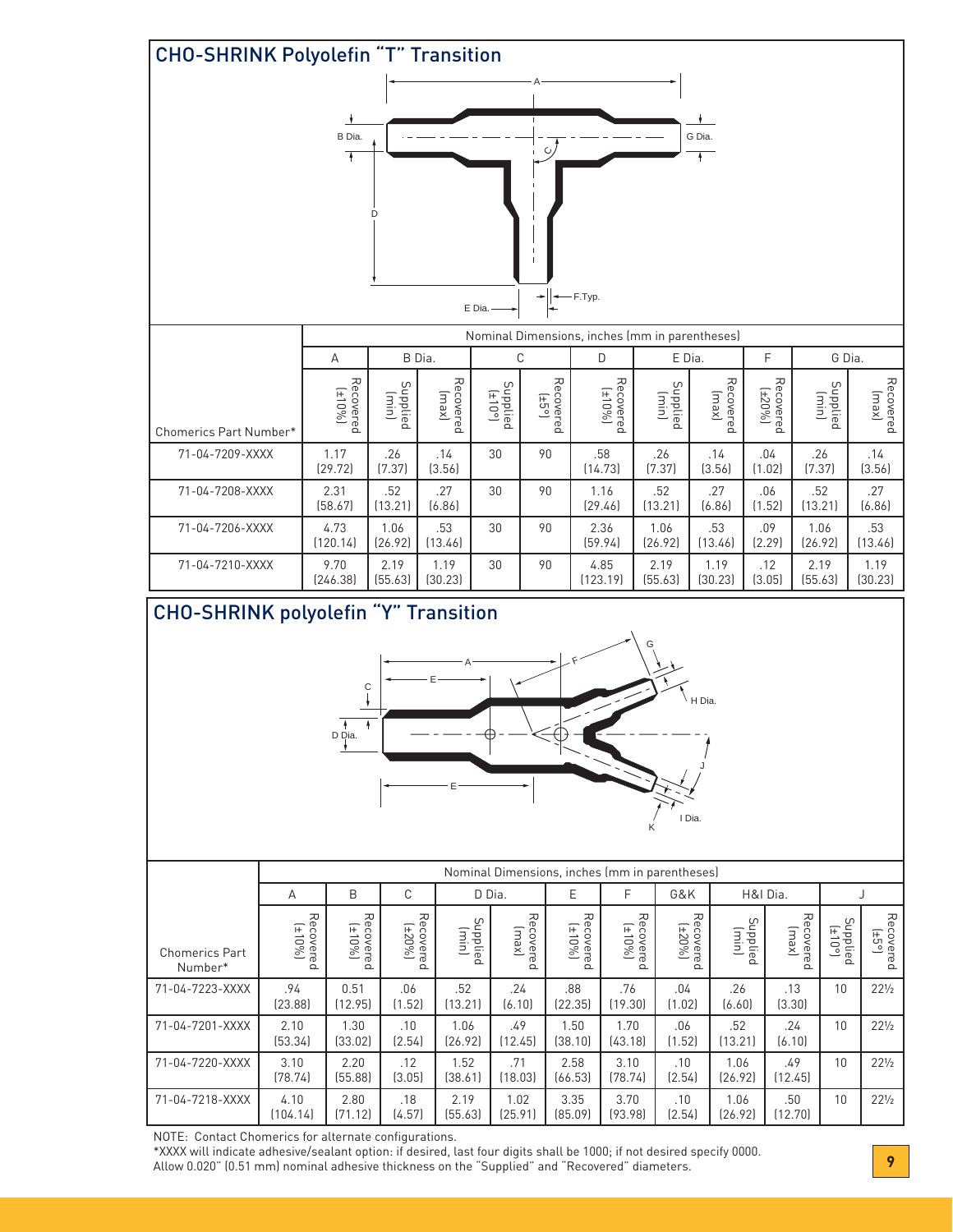

## CHO-SHRINK 45° Polyolefin Transition



|                                  | Nominal Dimensions, inches (mm in parentheses) |                     |                     |                   |                    |                                 |                        |                     |                     |                   |                    |                     |
|----------------------------------|------------------------------------------------|---------------------|---------------------|-------------------|--------------------|---------------------------------|------------------------|---------------------|---------------------|-------------------|--------------------|---------------------|
|                                  | A                                              | B                   | С                   |                   | D&K Dia.           |                                 | F                      | G                   | Н                   | I Dia.            |                    |                     |
| <b>Chomerics Part</b><br>Number* | Recovered<br>(±10%)                            | Recovered<br>(±10%) | Recovered<br>(±10%) | Supplied<br>(min) | Recovered<br>[xew] | Recovered<br>(±20%)<br>$\Omega$ | Recovered<br>Recovered | Recovered<br>(±10%) | Recovered<br>(±10%) | Supplied<br>(min) | Recovered<br>(xew) | Recovered<br>(±10%) |
| 71-04-7230-XXXX                  | 1.94<br>(49.28)                                | 0.9<br>[22.86]      | 0.77<br>(19.56)     | 0.52<br>(13.21)   | 0.27<br>(6.86)     | 0.06<br>(1.52)                  | 45                     | .92<br>[23.37]      | .04<br>(1.02)       | .269<br>(6.60)    | .14<br>(3.56)      | .77<br>(19.56)      |
| 71-04-7231-XXXX                  | 3.64<br>(92.46)                                | 1.62<br>[41.15]     | 1.25<br>[31.75]     | 1.06<br>[26.92]   | .50<br>(12.70)     | .10<br>(2.54)                   | 45                     | 1.41<br>(35.81)     | .04<br>(1.02)       | .26<br>(6.60)     | .14<br>(3.56)      | 1.56<br>(39.62)     |
| 71-04-7202-XXXX                  | 5.70<br>[144.78]                               | 2.75<br>(69.85)     | 2.00<br>(50.80)     | 1.06<br>[26.92]   | .54<br>(13.72)     | .10<br>(2.54)                   | 45                     | 2.11<br>[53.59]     | .06<br>(1.52)       | .52<br>(13.21)    | .29<br>(7.37)      | 2.00<br>(50.80)     |
| 71-04-7232-XXXX                  | 7.28<br>(184.91)                               | 3.28<br>[83.31]     | 2.50<br>(63.50)     | 2.19<br>[55.63]   | 1.06<br>[26.92]    | .18<br>(4.57)                   | 45                     | 2.83<br>[71.88]     | .06<br>(1.52)       | .52<br>(13.21)    | .27<br>(6.86)      | 2.50<br>(63.50)     |
| 71-04-7233-XXXX                  | 8.01<br>[203.45]                               | 3.76<br>(95.50)     | 2.60<br>[66.04]     | 2.19<br>[55.63]   | 1.06<br>(26.92)    | .18<br>(4.57)                   | 45                     | 3.66<br>[92.96]     | .10<br>(2.54)       | 1.06<br>[26.92]   | .54<br>(13.72)     | 2.60<br>(66.04)     |

NOTE: Contact Chomerics for alternate configurations.

\*XXXX will indicate adhesive/sealant option: if desired, last four digits shall be 1000; if not desired specify 0000.

Allow 0.020" (0.51 mm) nominal adhesive thickness on the "Supplied" and "Recovered" diameters.